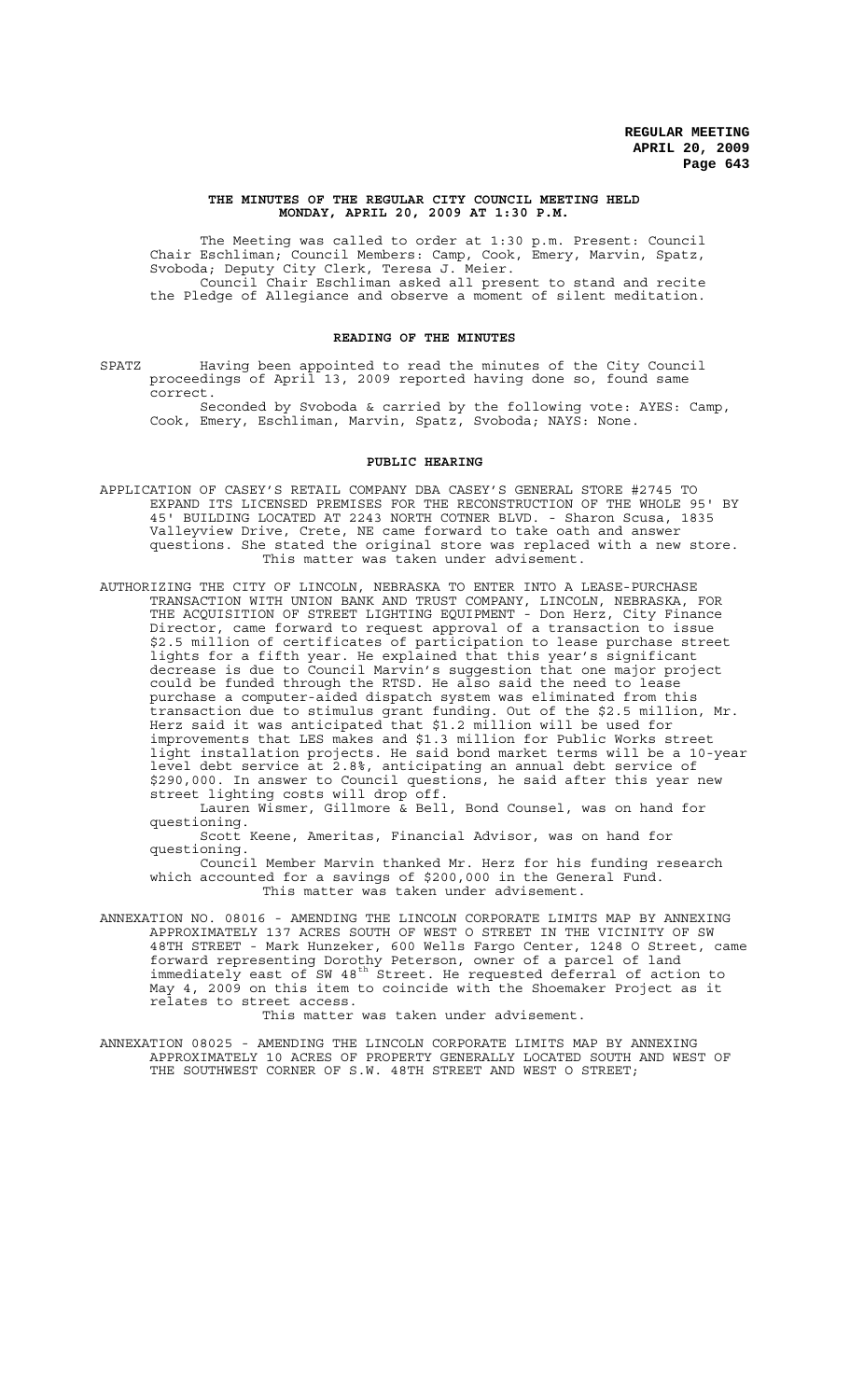CHANGE OF ZONE 08061 - APPLICATION OF SHOEMAKER'S TRUCK STATION, INC. FOR A CHANGE OF ZONE FROM AG AGRICULTURAL DISTRICT TO H-3 HIGHWAY COMMERCIAL DISTRICT ON PROPERTY GENERALLY LOCATED SOUTH AND WEST OF THE SOUTHWEST CORNER OF S.W. 48TH STREET AND WEST O STREET;

COMP. PLAN CONFORMITY 09002 - APPROVING AND ADOPTING A PROPOSED AMENDMENT TO THE WEST O STREET REDEVELOPMENT PLAN TO ADD THE "SHOEMAKERS REDEVELOPMENT PROJECT" FOR CONSTRUCTION OF TWO BUILDINGS ON PROPERTY GENERALLY LOCATED AT THE SOUTHWEST CORNER OF S.W. 48TH STREET AND WEST O STREET - David Landis, Director of Urban Development, came forward to state this project is a new piece of development to create a travel plaza. He said since this blighted area is not in the core of the City, .<br>existing policy expects two things to occur: 1)a requirement that jobs at this location need to be at 105% of the entry levels; and 2) the formulation of a method to determine that more than 50% of the business at this location will be coming from outside Lancaster County. He said to expand on the burgeoning synergy of transportation history at this West O Street location, the truck center will do its best to relate to the Transportation History Interpretive Center as it identifies the historically significant Detroit-Lincoln-Denver Highway. He said the planned Museum of American Speed will house a world-class exhibit of automotive history encouraging travelers to drop off the interstate to spend money in Lincoln. Mr. Landis stated that a blight study will be conducted on land not yet in the City, north of the Interstate and off of West O Street. He said the Chamber of Commerce is marketing this area as an excellent pad site for a national distribution center. He said that since the current intersection is outdated according to the State Department of Roads, a vast majority of TIF will be spent on that as well as a water main and energy efficiencies. In response to Council questions, he explained that if the redevelopment plan is acted upon, then the annexation and change of zone would make sense. Mr. Landis further explained that a time factor is critical to Shoemaker's to allow for an uninterrupted flow – the lease ends in July, jobs need to continue, and construction must be completed.

DeNay Kalkowski, Seacrest & Kalkowski, 1111 Lincoln Mall, Suite 350, came forward on behalf of Shoemaker's Truck Station as applicants for the change of zone & annexation and expressed support of the amendment to the redevelopment plan. She said most of the details are in place for the redevelopment agreement with a planned final to Law Department this week. She explained the reasoning for the delay request on the annexation & change of zone was so the two items could have action the same time as the redevelopment agreement where details are laid out.

John V. Hendry, City Attorney, came forward to answer questions stating the public hearing could proceed even though Council may vote to delay action to May 2, 2009.

David Shoemaker, 25-year owner/operator of Shoemaker's Truck Station, NW 48<sup>th</sup> & O Streets, came forward to share what his business Station, NW  $48^{\text{th}}$  & O Streets, came forward to share what his business project will offer: doubled store space, faster, modern fuel pumps for cars or trucks, the same family-style restaurant, an expanded convenience store & deli with the addition of two fast-food restaurants, and retention of 70 existing employees with the expectation of adding 20-30% more in the next few years. He said last years' figures proved that Interstate fuel sales were 90% of total fuel sales last year – 69% coming from out of county. He provided sales, gas & fuel tax figures which reveal the need for a convenient travel center at the west gateway to Lincoln. In answer to questioning, Mr. Shoemaker stated the streetscaping will be a prairie, natural Nebraska-look and they are working toward being LEED certified. He agreed with Council stating that I-80 through Lincoln is not overly saturated with truck stops. Their plan is to be open for business September 1, 2009.

Treasure Smiley, 6900 Glass Ridge, came forward in support of the the project as she is an 18-year employee who has enjoyed the benefits of a flexible schedule, decent wages, employee-paid insurance, a retirement savings plan and working in a family atmosphere.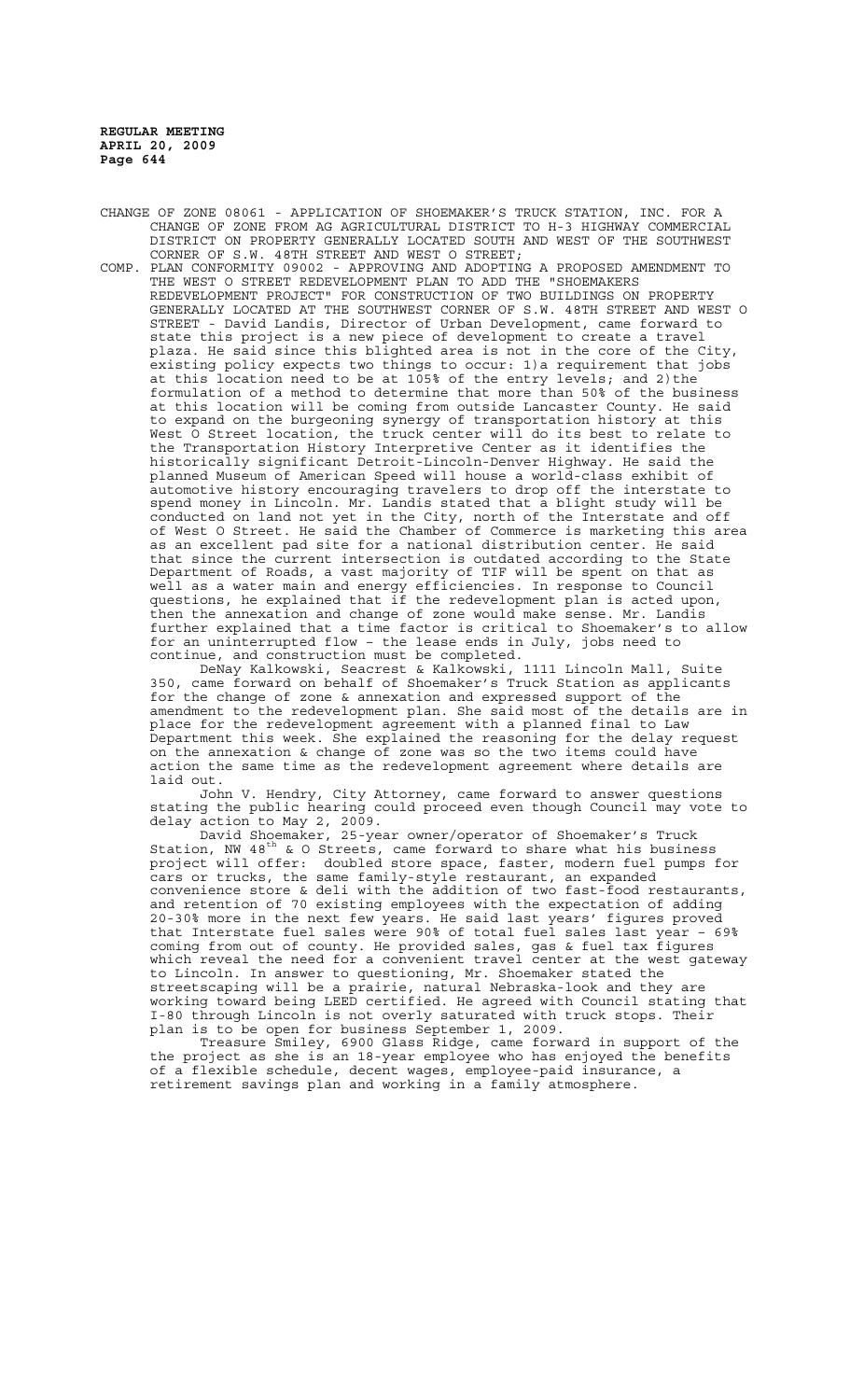Mark Hunzeker, 600 Wells Fargo Center, 1248 O Street, came forward representing Dorothy Peterson, the land owner to the east, stating that Public Works has determined that an access point can be defined to the property from SW 48<sup>th</sup> Street which is immediately east of the access to the Shoemaker property. He said Ms. Peterson hopes the curb cut & return of her driveway can be included in the TIF improvements.

Peter Katt, 600 Wells Fargo Center, 1248 O St., came forward representing the other side of the Shoemaker family, Don and Randy Shoemaker, in a neutral capacity. He said the 25-year lease is set to expire on June 30 and his clients are proceeding with plans to open, operate and continue the truck stop operation as it currently exists under the original Shoemaker truck stop name. He questioned the requirements for the use of TIF on the project. He asked that City Staff give thoughtful consideration to a development that would allow two competitive businesses in one location to remain as viable entities. Mr. Katt questioned if economic development dollars are spent on the new location why they could not also be spent on an upgrade for his clients' created new business. He said it is not his clients' highest priority to come forward with a redevelopment plan at this time.

Mr. Landis came forward to answer questions. He said outer area TIF projects should achieve one of the following goals: 1)the project involves a new business or the expansion of businesses that add to Lincoln's existing tax base; 2)generates new primary employment with out-of-county sales greater than 50%; 3)provides a median wage to its new employees equal to or in excess of 105% of the average starting wage for Lancaster County; 4) the project relocates an existing business from one area to another compatible zoned area; 5)improves traffic flow; 6)addresses other conflicts that require relocation.

John V. Hendry, City Attorney, came forward to answer questions about waiving the rules for Council action on Bill No. 09R-57, Comp. Plan Conformity 09002. He stated that under the redevelopment law, a redevelopment agreement would not be able to be introduced on April 27 for action on May 4 without first being included as a project within the redevelopment area.

This matter was taken under advisement.

- APPROVING THE SURPLUSING OF \$100,000.00 FROM THE SPECIAL ASSESSMENT FUND AND THE TRANSFER TO THE FAST FORWARD FUND AND TRANSFER AND APPROPRIATION IN THE URBAN DEVELOPMENT OPERATING BUDGET / CONTRACTUAL SERVICES FOR OPERATIONAL EXPENSES OF THE URBAN DEVELOPMENT DOWNTOWN RETAIL IMPLEMENTATION PROJECT FOR THE 2008/2009 FISCAL YEAR;
- APPROVING A GRANT AGREEMENT BETWEEN THE CITY ON BEHALF OF THE URBAN DEVELOPMENT DEPARTMENT AND THE DOWNTOWN CIVIC VENTURES TO UTILIZE \$100,000.00 FROM THE DOWNTOWN RETAIL IMPLEMENTATION PROJECT TO PROVIDE FOR OPERATIONAL EXPENDITURES IN IMPLEMENTING AND MAINTAINING A RETAIL RECRUITMENT AND RETENTION PROGRAM IN DOWNTOWN LINCOLN - Dallas McGee, Urban Development Department, came forward to state the Downtown Master Plan identified that Downtown is under served as far as retail and suggested that it could be significantly enhanced & expanded if certain key retail businesses were to locate in a concentrated area. He said the proposal includes \$500,000, \$400,000 of which is privately funded with \$250,000 already in the bank, and a one-time City commitment of \$100,000. In response to Council Member Camp's concern of using Special Assessment Funds, Mr. McGee said they will look into the possibility of accessing stimulus money as a funding source.

Terry Uland, Downtown Lincoln Association & Downtown Civic Ventures, 206 S.  $13^\text{th}$  St., came forward to state this program has been in the works for 2½ years. He said funding is for staffing, marketing and support. The funding raised by the 2015 Group and others will be the funds that are to be used for the retail incentives.

Tonya Peters, Assistant City Attorney, came forward in response to Council Member Camp's suggestion to simply utilize the \$250,000 that has already been raised. She clarified that the contract stipulates that the program must have \$250,000 in the bank before City funds are released.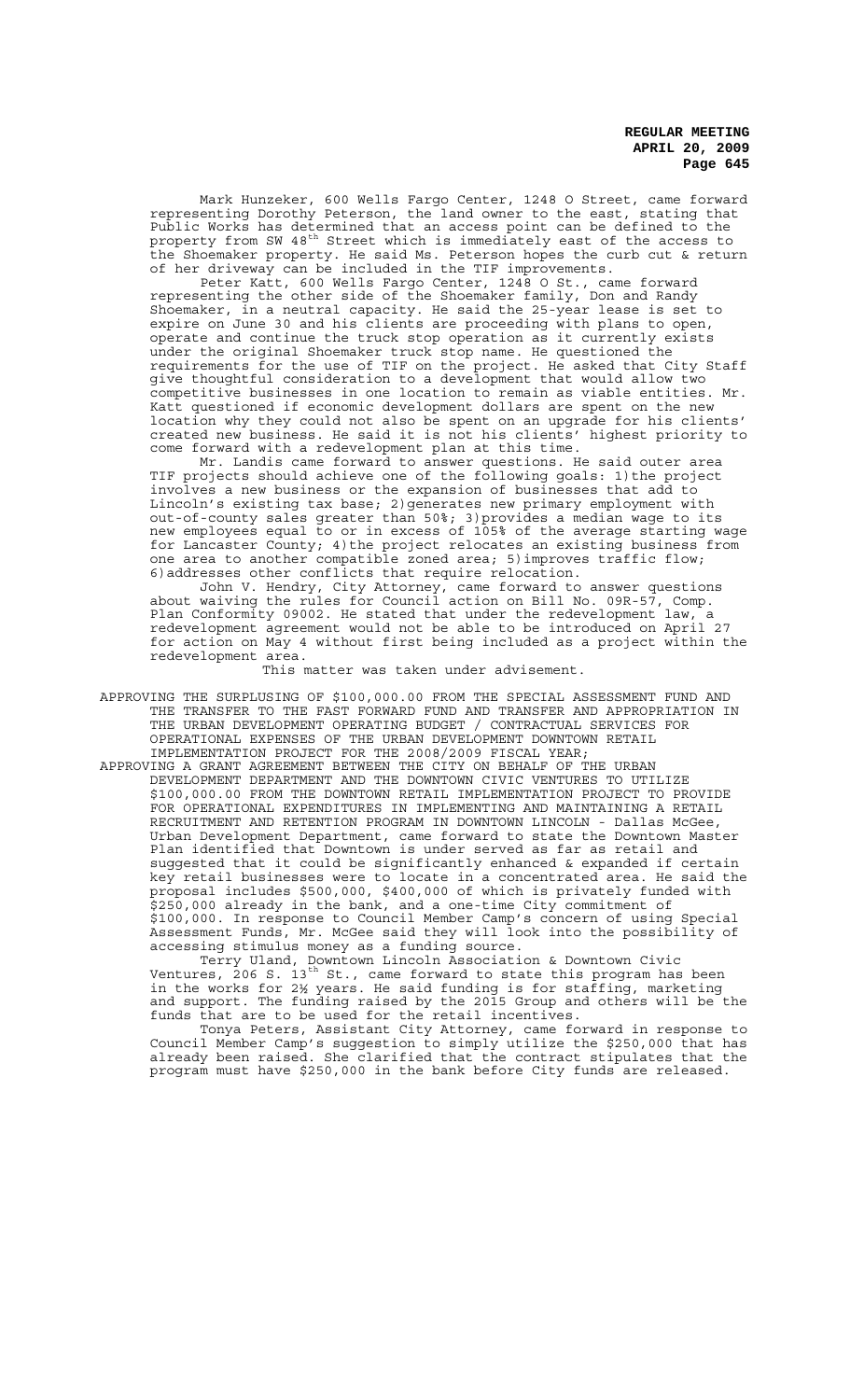> Peter Katt, 600 Wells Fargo Center, 1248 O St., came forward in opposition to the use of the Special Assessment as he feels it should go toward infrastructure improvements in the community. He also questioned the Downtown Civic Ventures' non-profit status, its officers & members, and how money has been spent in its operation since 2002. He asked for an evaluation at the end of two years to rate its success.

Mr. McGee came forward to respond to Mr. Katt's questions stating that their strategy to bring retail back to downtown is patterned after successful retail in other cities.

Mr. Uland came forward to respond to Mr. Katt's technical questions explaining name changes, filed articles of incorporation and their 501(c)3 status. He said their market study was done in early 2007 with a completed business plan in December 2007. In response to Council questions, he said they would return in one year to measure their success.

This matter was taken under advisement.

### **TOOK BREAK 3:30 P.M. RECONVENED 3:40 P.M.**

APPROVING AN AGREEMENT BETWEEN THE CITY AND THE NEBRASKA DEPT. OF ROADS SO THAT FEDERAL AND STATE FUNDING MAY BE USED FOR IMPROVEMENTS IN U.S. HIGHWAY 34 FROM LINCOLN AIR PARK SPUR S-55C AND EXTENDING EAST TO THE WEST EDGE OF I-80 INTERCHANGE - Roger Figard, Public Works & Utilities Engineer, came forward to describe the proposed work as milling and overlaying of the existing highway through the use of stimulus funds at no additional cost to Lincoln taxpayers.

## This matter was taken under advisement.

ACCEPTING AND APPROVING A CONTRACT BETWEEN THE CITY AND FRED EHRLICH TO PROVIDE ALFALFA BALES FOR THE CITY OF LINCOLN PARKS DEPARTMENT FOR FEED FOR THE ELK AND WHITE TAIL DEER - Lynn Johnson, Director of Parks & Recreation, came forward to explain that Mr. Ehrlich, a Parks & Recreation employee and farm manager, was the lowest responsible bidder to supply bales of hay for the Nature Center. He said due to City Code and disclosure procedures, Council approval is required for this resolution.

This matter was taken under advisement.

APPROVING THE MEMORANDUM OF AGREEMENT REGARDING FUNDING, RENOVATION, AND OPERATION OF HAZEL ABEL PARK BETWEEN THE CITY, LINCOLN PARKS FOUNDATION AND ABEL FOUNDATION FOR FUNDING A MAJOR RENOVATION AND ESTABLISHMENT OF AN ENDOWMENT FUND FOR HAZEL ABEL PARK LOCATED AT SOUTH 18TH AND E STREETS - Lynn Johnson, Director of Parks & Recreation, came forward to explain that Alice Abel acquired this land in 1967, had it dedicated in 1982 but upon her death two years ago, funding sources were no longer available. He requested for a two-week delay of action as this time is needed to specify how the City would establish & manage endowment funds to guarantee that funding would continue and be available for future projects. Mr. Johnson said improvements would include playground replacement, renovation & repair of art features, replacement of damaged brick pavers with durable cement pavers and renovation of landscaping. This matter was taken under advisement.

**\*\* END OF PUBLIC HEARING \*\***

### **COUNCIL ACTION**

### **REPORTS OF CITY OFFICERS**

APPOINTING LISA OLIVARES TO THE MULTICULTURAL ADVISORY COMMITTEE FOR A TERM EXPIRING SEPTEMBER 18, 2011 - CLERK read the following resolution, introduced by John Spatz, who moved its adoption: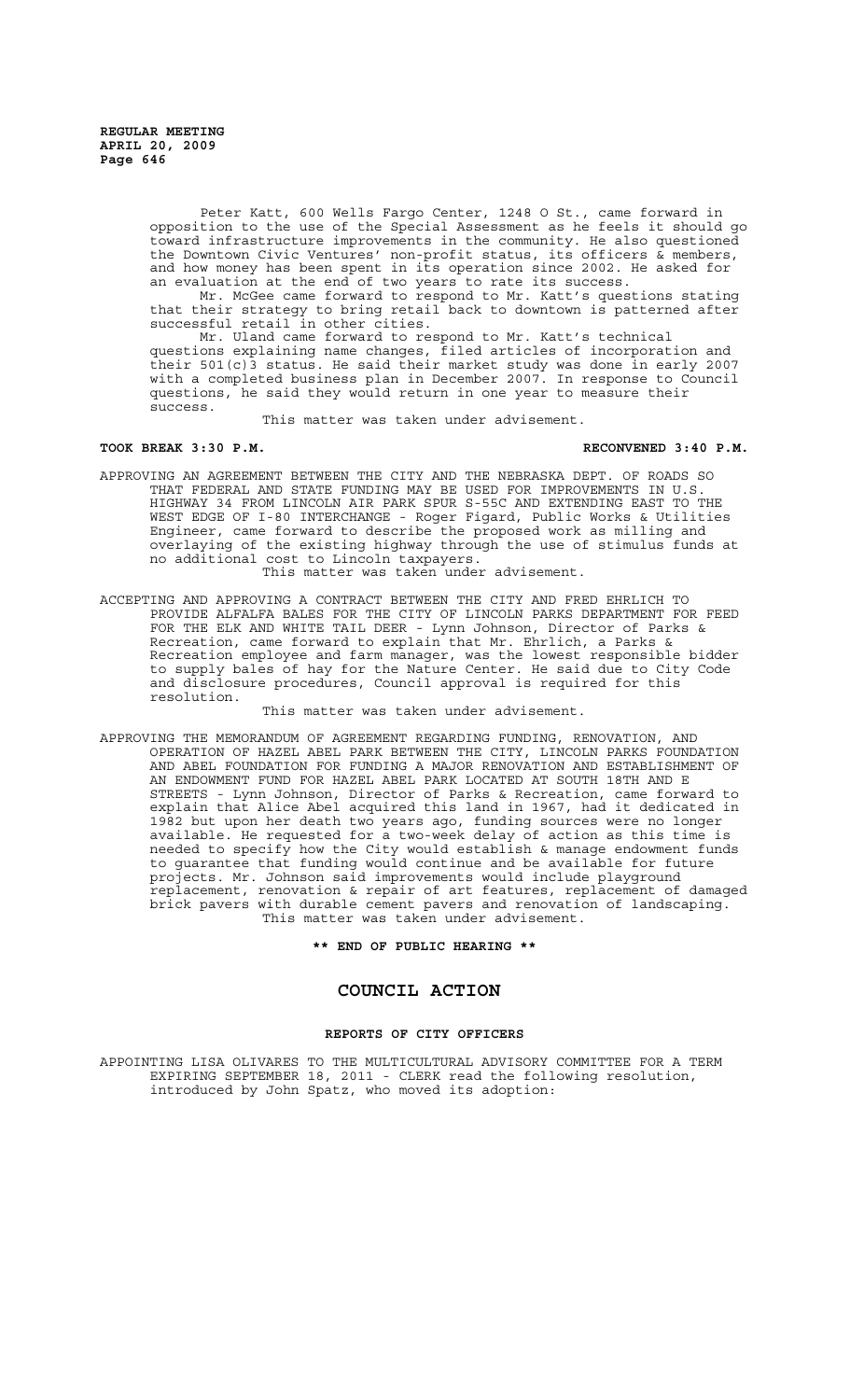A-85291 BE IT RESOLVED by the City Council of the City of Lincoln, Nebraska:

That the appointment of Lisa Olivares to the Multicultural Advisory Committee for a term expiring September 18, 2011 is hereby approved.

Introduced by John Spatz Seconded by Emery & carried by the following vote: AYES: Camp, Cook, Emery, Eschliman, Marvin, Spatz, Svoboda; NAYS: None.

CLERK'S LETTER AND MAYOR'S APPROVAL OF RESOLUTIONS AND ORDINANCES PASSED BY THE CITY COUNCIL ON APRIL 6, 2009 - CLERK presented said report which was placed on file in the Office of the City Clerk. **(27-1)**

#### **PETITIONS & COMMUNICATIONS**

SETTING THE HEARING DATE OF MONDAY, MAY 4, 2009 AT 1:30 P.M. FOR THE APPLICATION OF PATRICIA SANCHEZ DBA LAS HERRADURAS FOR A CLASS C LIQUOR LICENSE LOCATED AT 100 N. 1ST STREET, SUITES 3 & 4 - CLERK read the following resolution, introduced by Ken Svoboda, who moved its adoption: A-85292 BE IT RESOLVED by the City Council, of the City of Lincoln, that a hearing date is hereby set for Monday, May 4, 2009, at 1:30 p.m. or as soon thereafter as possible in the City Council Chambers, County-City Building, 555 S. 10th St., Lincoln, NE, for the application of Patricia Sanchez dba Las Herraduras for a Class C liquor license located at 100 N. 1st Street, Suites 3 & 4. If the Police Dept. is unable to complete the investigation by said time, a new hearing date will be set.

Introduced by Ken Svoboda Seconded by Camp & carried by the following vote: AYES: Camp, Cook, Emery, Eschliman, Marvin, Spatz, Svoboda; NAYS: None.

SETTING THE HEARING DATE OF MONDAY, MAY 4, 2009 AT 1:30 P.M. FOR THE APPLICATION OF BOX AWESOME, LLC DBA BOX AWESOME'S BOURBON THEATRE FOR A CLASS C LIQUOR LICENSE LOCATED AT 1415 O STREET - CLERK read the following resolution, introduced by Ken Svoboda, who moved its adoption:

A-85293 BE IT RESOLVED by the City Council, of the City of Lincoln, that a hearing date is hereby set for Monday, May 4, 2009, at 1:30 p.m. or as soon thereafter as possible in the City Council Chambers, County-City Building, 555 S. 10th St., Lincoln, NE, for the application of Box Awesome LLC dba Box Awesome's Bourbon Theatre for a Class C liquor license located at 1415 O Street.

If the Police Dept. is unable to complete the investigation by said time, a new hearing date will be set.

Introduced by Ken Svoboda Seconded by Camp & carried by the following vote: AYES: Camp, Cook, Emery, Eschliman, Marvin, Spatz, Svoboda; NAYS: None.

SETTING THE HEARING DATE OF MONDAY, MAY 4, 2009 AT 1:30 P.M. FOR THE APPLICATION OF ANDREW HUBKA DBA WOODEES FOR A CLASS C LIQUOR LICENSE LOCATED AT 2001 WEST O STREET - CLERK read the following resolution, introduced by Ken Svoboda, who moved its adoption:<br>A-85294 BE IT RESOLVED by the City Council, of the C

BE IT RESOLVED by the City Council, of the City of Lincoln, that a hearing date is hereby set for Monday, May 4, 2009, at 1:30 p.m. or as soon thereafter as possible in the City Council Chambers, County-City Building, 555 S. 10th St., Lincoln, NE, for the application of Andrew Hubka dba Woodees for a Class C liquor license located at 2001 West O Street.

If the Police Dept. is unable to complete the investigation by said time, a new hearing date will be set.

Introduced by Ken Svoboda Seconded by Camp & carried by the following vote: AYES: Camp, Cook, Emery, Eschliman, Marvin, Spatz, Svoboda; NAYS: None.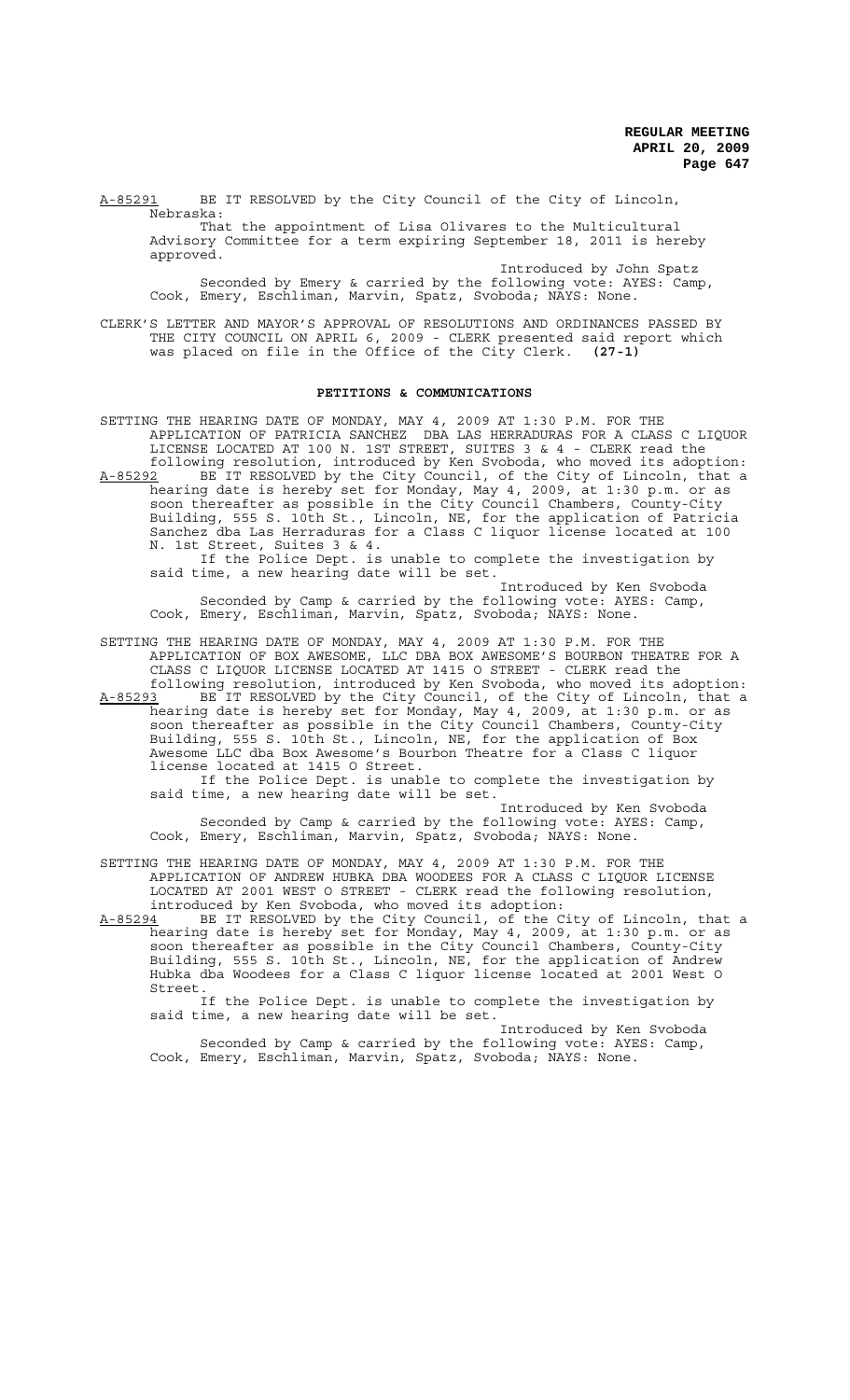SETTING THE HEARING DATE OF MONDAY, MAY 4, 2009 AT 1:30 P.M. FOR THE APPLICATION OF WIYUAL RUACH DBA JOHNNY DISCO FOR A CLASS I LIQUOR LICENSE LOCATED AT 5800 CORNHUSKER HWY. BUILDING, SUITES 10 & 11 - CLERK read the following resolution, introduced by Ken Svoboda, who moved its adoption:<br><u>A-85295</u> BE

A-85295 BE IT RESOLVED by the City Council, of the City of Lincoln, that a hearing date is hereby set for Monday, May 4, 2009, at 1:30 p.m. or as soon thereafter as possible in the City Council Chambers, County-City Building, 555 S. 10th St., Lincoln, NE, for the application of Wiyual Ruach dba Johnny Disco for a Class I liquor license located at 5800 Cornhusker Hwy Building, Suites 10 & 11.

If the Police Dept. is unable to complete the investigation by said time, a new hearing date will be set.

Introduced by Ken Svoboda Seconded by Camp & carried by the following vote: AYES: Camp, Cook, Emery, Eschliman, Marvin, Spatz, Svoboda; NAYS: None.

**MISCELLANEOUS REFERRALS - NONE**

#### **LIQUOR RESOLUTIONS**

APPLICATION OF CASEY'S RETAIL COMPANY DBA CASEY'S GENERAL STORE #2745 TO EXPAND ITS LICENSED PREMISES FOR THE RECONSTRUCTION OF THE WHOLE 95' BY 45' BUILDING LOCATED AT 2243 NORTH COTNER BLVD. - CLERK read the following resolution, introduced by Jon Camp, who moved its adoption for approval:<br><u>A-85296</u> BE

BE IT RESOLVED by the City Council of the City of Lincoln, Nebraska:

That after hearing duly had as required by law, consideration of the facts of this application, the Nebraska Liquor Control Act, and the pertinent City ordinances, the City Council recommends that the application of Casey's Retail Company dba Casey's General Store #2745 to expand its licensed premises for the reconstruction of the whole 95' by 45' building of the presently licensed premises located at 2243 North Cotner Blvd., Lincoln, Nebraska, be approved with the condition that the premise complies in every respect with all City and State regulations. BE IT FURTHER RESOLVED that the City Clerk is directed to transmit

a copy of this resolution to the Nebraska Liquor Control Commission. Introduced by Jon Camp

Seconded by Emery & carried by the following vote: AYES: Camp, Cook, Emery, Eschliman, Marvin, Spatz, Svoboda; NAYS: None.

### **ORDINANCES - 2ND READING & RELATED RESOLUTIONS (as required)**

- AUTHORIZING THE CITY OF LINCOLN, NEBRASKA TO ENTER INTO A LEASE-PURCHASE TRANSACTION WITH UNION BANK AND TRUST COMPANY, LINCOLN, NEBRASKA, FOR THE ACQUISITION OF STREET LIGHTING EQUIPMENT - CLERK read an ordinance, introduced by John Spatz, authorizing and approving a lease-purchase transaction with Union Bank and Trust Company, the proceeds of which will be used to pay the costs of acquiring and installing street lights and related improvements; approving the issuance, sale and delivery of not to exceed \$2,500,000 principal amount of certificates of participation in such lease; fixing in part and providing for the fixing in part of certain provisions of the lease; and related matters, the second time.
- ANNEXATION NO. 08016 AMENDING THE LINCOLN CORPORATE LIMITS MAP BY ANNEXING APPROXIMATELY 137 ACRES SOUTH OF WEST O STREET IN THE VICINITY OF SW 48TH STREET. (3/2/09 - Action Delayed 2 weeks to 3/16/09) (3/16/09 - Placed on Pending Indefinitely) (4/6/09 - To have P.H. on 4/20/09 with Action on 4/27/09) - PRIOR to reading: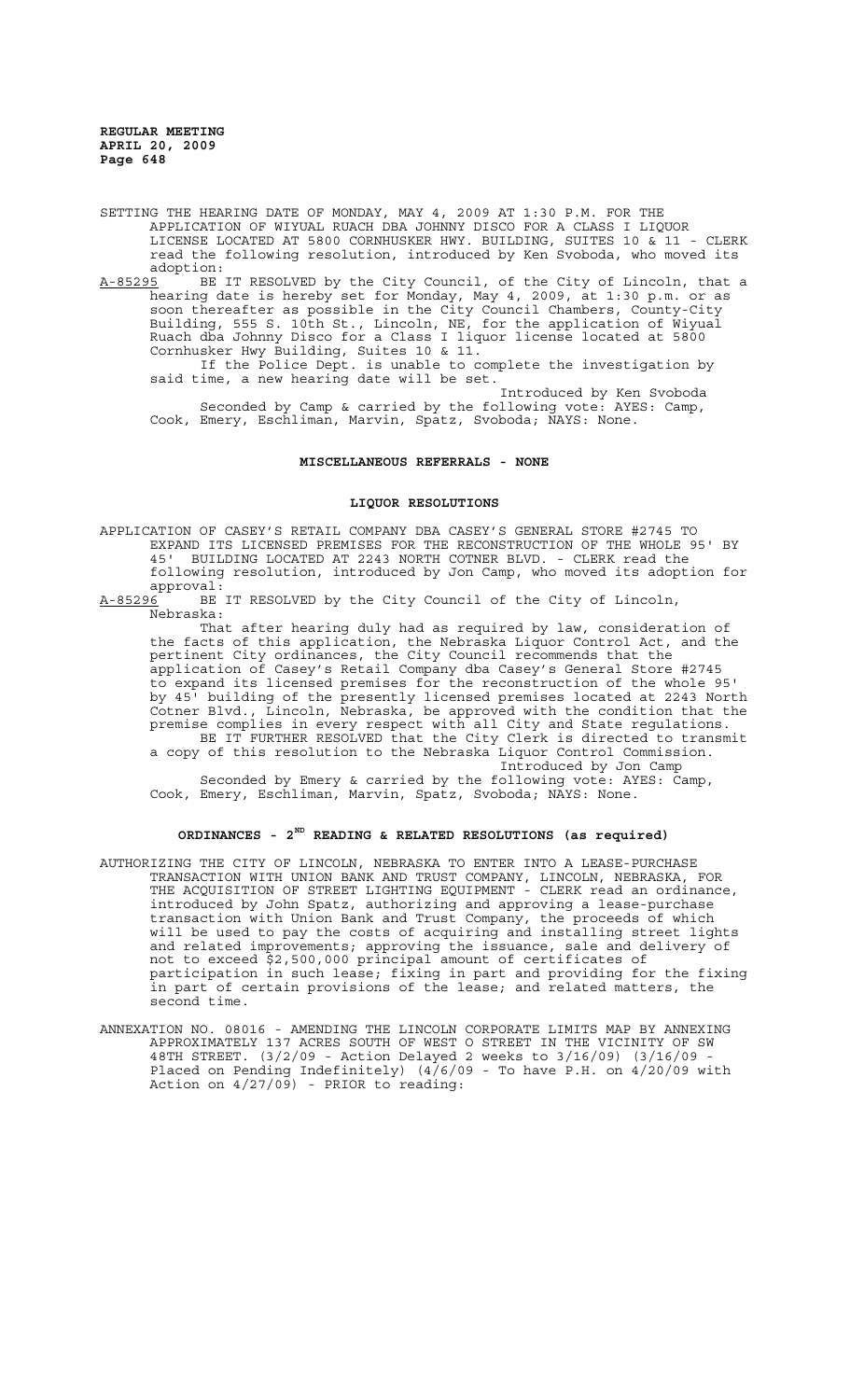CAMP Moved to delay Action on Bill No. 09-20A to May 4, 2009. Seconded by Spatz & carried by the following vote: AYES: Camp, Cook, Emery, Eschliman, Marvin, Spatz, Svoboda; NAYS: None.

- CLERK Read an ordinance, introduced by Jon Camp, annexing and including the below described land as part of the City of Lincoln, Nebraska and amending the Corporate Limits Map attached to and made a part of Ordinance No. 18208, to reflect the extension of the corporate limits boundary of the City of Lincoln, Nebraska established and shown thereon, the second time.
- VACATION 08009 APPLICATION OF NEBRASKA ACQUISITION CORP. TO VACATE THE WEST 362 FEET OF THE EAST-WEST ALLEY BETWEEN SOUTH 18TH STREET AND SOUTH 20TH STREET AND BETWEEN J STREET AND K STREET - CLERK read an ordinance, introduced by John Spatz, vacating the west 362 feet of the east-west alley between South  $18^{\text{th}}$  Street and South 20<sup>th</sup> Street and between J Street and K Street, and retaining title thereto, in the City of Lincoln, Lancaster County, Nebraska, the second time.
- ANNEXATION 08025 AMENDING THE LINCOLN CORPORATE LIMITS MAP BY ANNEXING APPROXIMATELY 10 ACRES OF PROPERTY GENERALLY LOCATED SOUTH AND WEST OF THE SOUTHWEST CORNER OF S.W. 48TH STREET AND WEST O STREET. (RELATED ITEMS: 09-47, 09-48, 09R-57) - PRIOR to reading:
- CAMP Moved to continue Public Hearing with Action on Bill No. 09-47 to May 4, 2009.

Seconded by Cook & carried by the following vote: AYES: Camp, Cook, Emery, Eschliman, Marvin, Spatz, Svoboda; NAYS: None.

CLERK Read an ordinance, introduced by John Spatz, annexing and including the below described land as part of the City of Lincoln, Nebraska and amending the Corporate Limits Map attached to and made a part of Ordinance No. 18208, to reflect the extension of the corporate limits boundary of the City of Lincoln, Nebraska established and shown thereon, the second time.

- CHANGE OF ZONE 08061 APPLICATION OF SHOEMAKER'S TRUCK STATION, INC. FOR A CHANGE OF ZONE FROM AG AGRICULTURAL DISTRICT TO H-3 HIGHWAY COMMERCIAL DISTRICT ON PROPERTY GENERALLY LOCATED SOUTH AND WEST OF THE SOUTHWEST CORNER OF S.W. 48TH STREET AND WEST O STREET. (RELATED ITEMS: 09-47, 09- 48, 09R-57) - PRIOR to reading:
- CAMP Moved to continue Public Hearing with Action on Bill No. 09-48 to May 4, 2009.

Seconded by Cook & carried by the following vote: AYES: Camp, Cook, Emery, Eschliman, Marvin, Spatz, Svoboda; NAYS: None.

CLERK Read an ordinance, introduced by John Spatz, amending the Lincoln Zoning District Maps adopted by reference and made a part of Title 27 of the Lincoln Municipal Code, pursuant to Section 27.05.020 of the Lincoln Municipal Code, by changing the boundaries of the districts established and shown thereon, the second time.

COMP. PLAN CONFORMITY 09002 – APPROVING AND ADOPTING A PROPOSED AMENDMENT TO THE WEST O STREET REDEVELOPMENT PLAN TO ADD THE "SHOEMAKERS REDEVELOPMENT PROJECT" FOR CONSTRUCTION OF TWO BUILDINGS ON PROPERTY GENERALLY LOCATED AT THE SOUTHWEST CORNER OF S.W. 48TH STREET AND WEST O STREET. (RELATED ITEMS: 09-47, 09-48, 09R-57) (ACTION DATE: 4/27/09) - PRIOR to reading:

SPATZ Moved to waive the rules to have action on Bill No. 09R-57 on this date.

Seconded by Camp & carried by the following vote: AYES: Camp, Cook, Emery, Eschliman, Marvin, Spatz, Svoboda; NAYS: None.

CLERK Read the following resolution, introduced by John Spatz, who moved its adoption for approval:<br>A-85297 WHEREAS, the City Co

A-85297 WHEREAS, the City Council on September 26, 2005, adopted Resolution No. A-83549 finding an area generally bounded by 10th Street on the east, 1/2 mile west of N.W. 70th Street on the west, Interstate 80 on the north and the Burlington Railroad Yard on the south, to be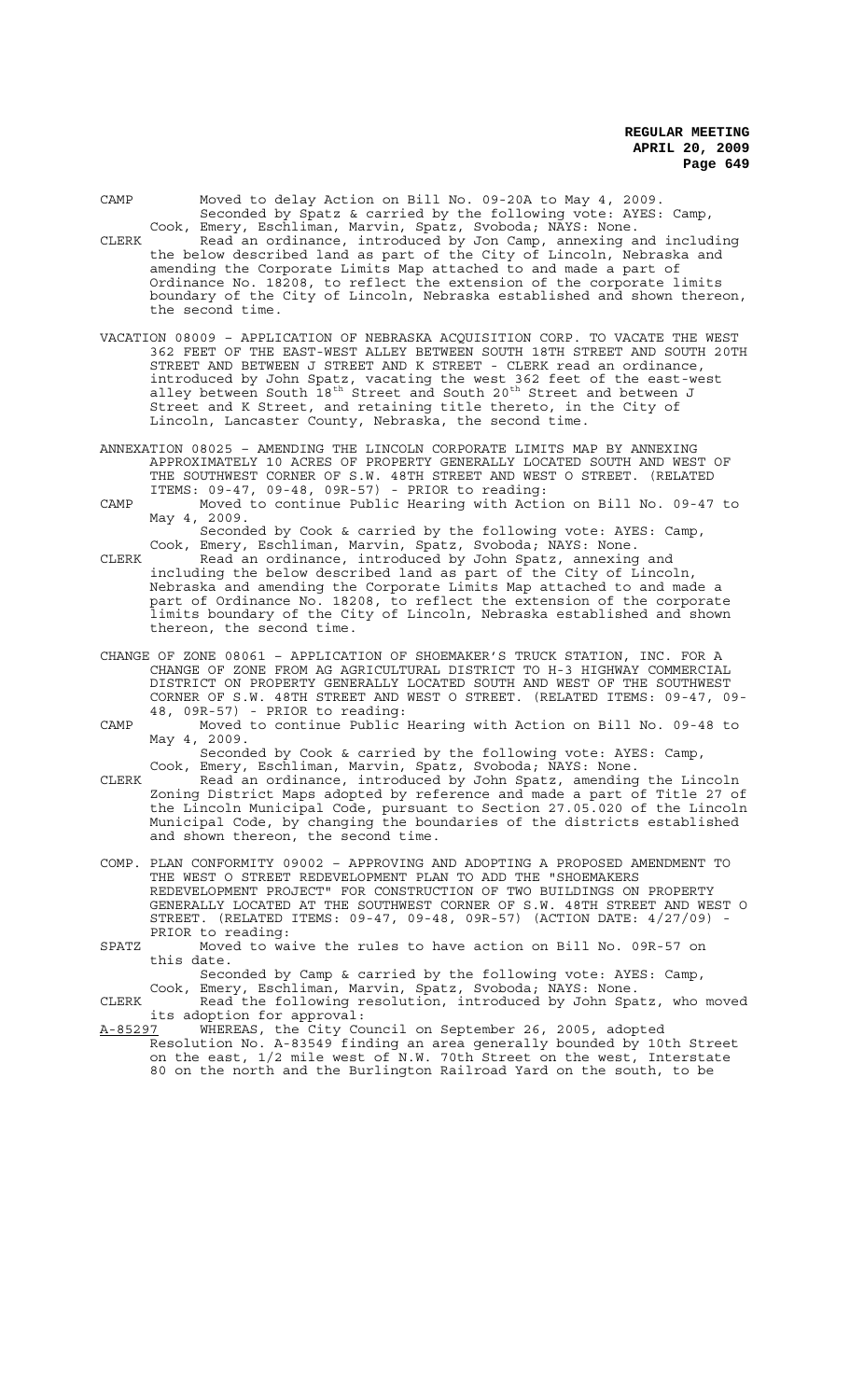blighted and substandard as defined in the Nebraska Community Development Law (Neb. Rev. Stat. § 18-2101, et seq. as amended) and in need of redevelopment; and

WHEREAS, the City Council has previously adopted the West O Street Redevelopment Plan and amendments thereto (hereinafter the "Plan") including plans for various redevelopment projects within said area in accordance with the requirements and procedures of the Nebraska Community Development Law; and

WHEREAS, the Director of the Urban Development Department has filed with the City Clerk proposed amendments to the Plan (hereinafter the "Amendments") for said blighted and substandard area contained in the document entitled "Proposed Amendment to the West O Street Redevelopment Plan for the Shoemakers Redevelopment Project", which is attached hereto, marked as Attachment "A", and made a part hereof by reference; and

WHEREAS, on March 13, 2009, a notice of public hearing was mailed postage prepaid to all registered neighborhood associations located in whole or in part within one mile radius of the area to be redeveloped setting forth the time, date, place and purpose of the public hearing to be held on March 25, 2009 before the Lincoln City - Lancaster County Planning Commission regarding the proposed Amendments to the West O Street Redevelopment Plan, a copy of said notice and list of said registered neighborhood associations having been attached hereto as Attachment "B" and "C" respectively; and

WHEREAS, on April 3, 2009 a notice of public hearing was mailed postage prepaid to the foregoing registered neighborhood associations setting forth the time, date, place, and purpose of the public hearing before the City Council to be held on April 20, 2009, regarding the proposed Amendments to the West O Street Redevelopment Plan, a copy of said notice having been attached hereto as Attachment "D"; and

WHEREAS, on April 3, 2009 and April 10, 2009 a Notice of Public<br>NHEREAS, on April 3, 2009 and April 10, 2009 a Notice of Public<br>Ig was published in the <u>Lincoln Journal Star</u> newspaper, setting the Hearing was published in the <u>Lincoln Journal Star</u> newspaper, setting the time, date, place and purpose of the public hearing to be held on April 20, 2009 regarding the proposed Amendments to the West O Street Redevelopment Plan for said blighted and substandard area, a copy of such notice having been attached hereto and marked as Attachment "E"; and

WHEREAS, said proposed Amendments to the West O Street Redevelopment Project have been submitted to the Lincoln-Lancaster County Planning Commission for review and recommendations, and said Planning Commission on March 25, 2009 found the plan to be in conformance with the Comprehensive Plan and recommended approval thereof; and

WHEREAS, on April 20, 2009 in the City Council Chambers of the County City Building, 555 South 10th Street, Lincoln, Nebraska, the City Council held a public hearing relating to the proposed Amendments to the West O Street Redevelopment Plan and all interested parties were afforded at such public hearing a reasonable opportunity to express their views respecting said proposed Amendment to the Plan; and

WHEREAS, the City Council has duly considered all statements made and materials submitted relating to said proposed Amendment; and

WHEREAS, the City Council now desires to modify said Plan by establishing the Shoemakers Redevelopment Project on property generally located at N.W. 48th Street and West O Street ("Shoemakers Redevelopment Project Area"), to accommodate the construction of two new buildings of 29,000 square feet and 10,000 square feet.

NOW, THEREFORE, IT IS FOUND AND DETERMINED by the City Council of the City of Lincoln, Nebraska as follows:

1. That the Amendments are described in sufficient detail and are designed with the general purpose of accomplishing a coordinated, adjusted, and harmonious development of the City which will promote general health, safety, and welfare, sound design and arrangement, the wise and efficient expenditure of public funds, and the prevention of the recurrence of unsanitary or unsafe dwelling accommodations or conditions of blight.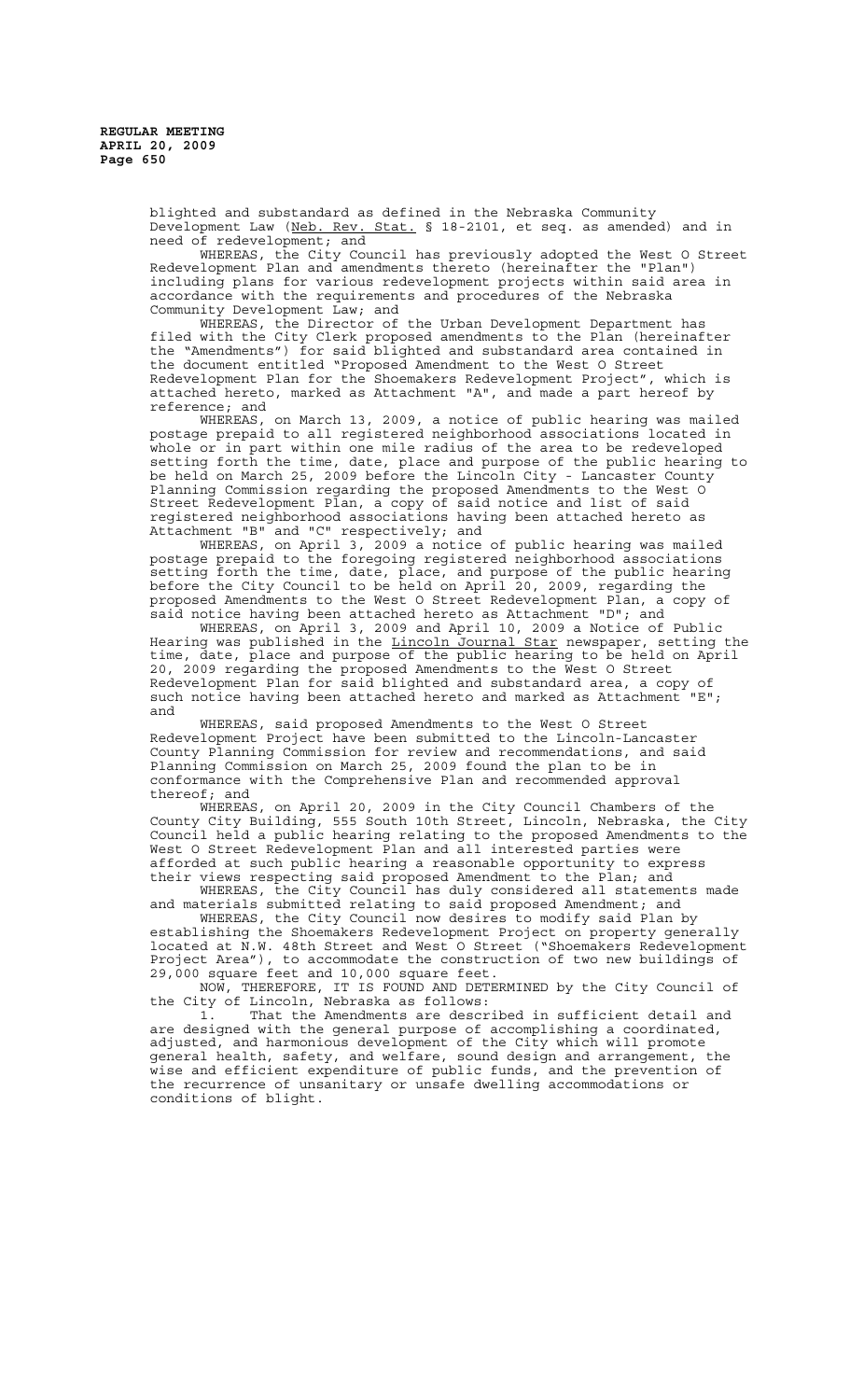That incorporating the Shoemakers Redevelopment Project into the Plan is feasible and in conformity with the general plan for the development of the City of Lincoln as a whole and said Amendments and the Plan are in conformity with the legislative declarations, and the determinations set forth in the Community Development Law.<br>3. That the substandard and blighted conditions i

That the substandard and blighted conditions in the Shoemakers Redevelopment Project are beyond remedy and control solely by regulatory process and the exercise of police power and cannot be dealt with effectively by ordinary operations or private enterprise without the aids provided by the Community Development law, specifically including Tax Increment Financing.

4. That elimination of said substandard and blighted conditions under the authority of the Community Development Law is found to be a public purpose and in the public interest.

5. That the Shoemakers Redevelopment Project would not be economically feasible without the use of tax-increment financing. 6. That the Shoemakers Redevelopment Project would not occur in

the Redevelopment Area without the use of tax-increment financing.<br>7. That the costs and benefits of the Shoemakers Redevelopment 7. That the costs and benefits of the Shoemakers Redevelopment

Project, including costs and benefits to other affected political subdivisions, the economy of the community, and the demand for public and private services have been analyzed by the City Council as the governing body for the City of Lincoln and have been found to be in the long-term best interest of the City of Lincoln.

NOW, THEREFORE, BE IT RESOLVED by the City Council of the City of Lincoln, Nebraska:

1. That, pursuant to the provisions of the Nebraska Community Development Law and in light of the foregoing findings and determinations, the amendments in the document entitled "Proposed Amendment to the West O Street Redevelopment Plan" attached hereto as Attachment "A" establishing the Shoemakers Redevelopment Project are hereby accepted and approved by the City Council as the governing body for the City of Lincoln.

2. That the Urban Development Director or his authorized representative is hereby authorized and directed to take all steps necessary to implement the provisions of said Redevelopment Plan as they relate to the Amendments.

3. That the Urban Development Director, or the Director's authorized representative, is hereby authorized and directed to contact the owners and tenants of those properties listed herein, if any, for the purpose of negotiation of contracts or options for the acquisition of all interests in said real estate in accordance with the land acquisition procedures of the City of Lincoln; and to take all steps necessary for the acquisition of said property by purchase, if possible.

4. That the Finance Director is hereby authorized and directed to cause to be drafted and submitted to the City Council any appropriate ordinances and documents for the authorization to provide necessary funds, including Community Improvement Financing in accordance with the provisions of the Community Development Law, to finance necessary and appropriate public acquisitions, improvements, and activities set forth in said Amendments to the West O Street Redevelopment Plan.

Introduced by John Spatz Seconded by Svoboda & carried by the following vote: AYES: Camp, Cook, Emery, Eschliman, Marvin, Spatz, Svoboda; NAYS: None.

### **PUBLIC HEARING RESOLUTIONS**

APPROVING A FUNDING AGREEMENT BETWEEN THE CITY AND STATE DEPARTMENT OF ROADS SO THAT THE IDENTIFIED PROJECTS WILL BE ELIGIBLE FOR FEDERAL HIGHWAY STIMULUS FUNDS PROVIDED BY THE AMERICAN RECOVERY AND REINVESTMENT ACT OF 2009 FOR A SIX-LANE DIVIDED CONCRETE PAVEMENT, PROJECT NO. LCLC-55(168), ANTELOPE VALLEY NORTH/SOUTH ROADWAY, P STREET TO VINE STREET. (4/13/09 - PUBLIC HEARING & ACTION CONTINUED FOR 1 WEEK TO 4/20/09) - PRIOR to reading: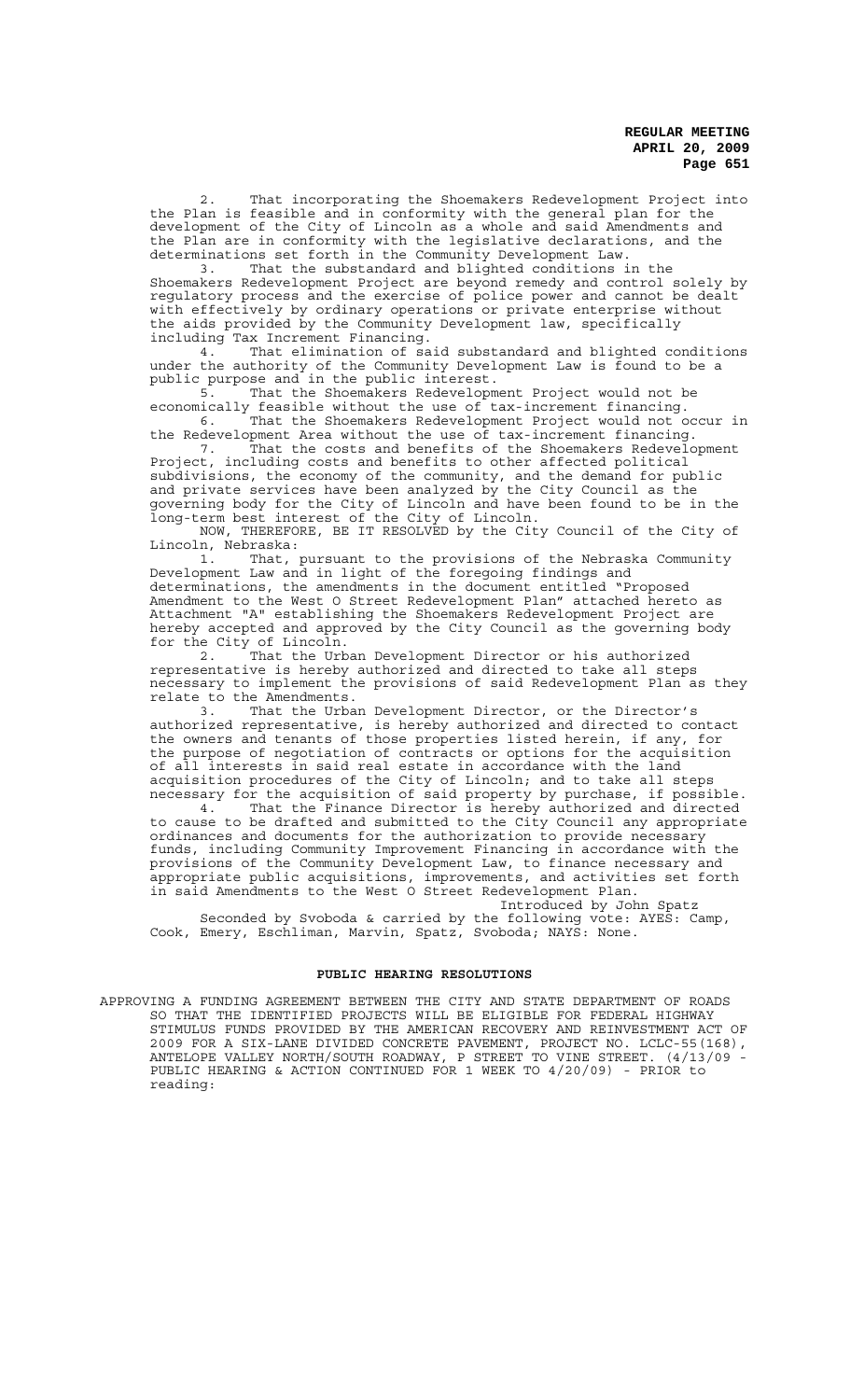CAMP Moved to place Bill No. 09R-54 on Pending Indefinitely. Seconded by Emery & carried by the following vote: AYES: Camp, Cook, Emery, Eschliman, Marvin, Spatz, Svoboda; NAYS: None.

APPROVING THE SURPLUSING OF \$100,000.00 FROM THE SPECIAL ASSESSMENT FUND AND THE TRANSFER TO THE FAST FORWARD FUND AND TRANSFER AND APPROPRIATION IN THE URBAN DEVELOPMENT OPERATING BUDGET / CONTRACTUAL SERVICES FOR OPERATIONAL EXPENSES OF THE URBAN DEVELOPMENT DOWNTOWN RETAIL IMPLEMENTATION PROJECT FOR THE 2008/2009 FISCAL YEAR. (RELATED ITEMS: 09R-61, 09R-56) - CLERK read the following resolution, introduced by John Spatz, who moved its adoption:<br>A-85298 WHEREAS, it is determined tha

whEREAS, it is determined that a surplus of \$100,000.00 exists within the Special Assessment Revolving Fund; and

WHEREAS, the City desires that such surplus be transferred to the Fast Forward Fund and appropriated for transfer to the Urban Development operating budget for the operational expenses of the Urban Development Department Downtown Retail Implementation Project.

NOW, THEREFORE, BE IT RESOLVED by the City Council of the City of Lincoln, Nebraska:

That a transfer of funds in the amount of \$100,000.00 from the Special Assessment Revolving Fund to the Fast Forward Fund for transfer to the Urban Development operating budget, 13015.5621 miscellaneous contractual services, for the operational expenses of the Urban Development Department Downtown Retail Implementation Project for the 2008/2009 fiscal year is hereby approved and appropriated and the Finance Director is authorized to make such transfer upon passage of this resolution.

Introduced by John Spatz Seconded by Marvin & carried by the following vote: AYES: Cook, Emery, Eschliman, Marvin, Spatz; NAYS: Camp, Svoboda.

APPROVING A GRANT AGREEMENT BETWEEN THE CITY ON BEHALF OF THE URBAN DEVELOPMENT DEPARTMENT AND THE DOWNTOWN CIVIC VENTURES TO UTILIZE \$100,000.00 FROM THE DOWNTOWN RETAIL IMPLEMENTATION PROJECT TO PROVIDE FOR OPERATIONAL EXPENDITURES IN IMPLEMENTING AND MAINTAINING A RETAIL RECRUITMENT AND RETENTION PROGRAM IN DOWNTOWN LINCOLN. (RELATED ITEMS: 09R-61, 09R-56) - PRIOR to reading:

MARVIN Stated for the record that the City provides five times that amount for the Lincoln Partnership for Economic Development (LPED) without as many strings attached. He said this is a one-time commitment

of funds so the test will be much easier to evaluate. CLERK Read the following resolution, introduced by John Spatz, who moved

its adoption:<br>A-85299 BE IT R BE IT RESOLVED by the City Council of the City of Lincoln, Nebraska:

That the attached Grant Agreement between the City of Lincoln on behalf of the Urban Development Department and the Downtown Civic Ventures to utilize \$100,000.00 from the Downtown Retail Implementation Project to provide for expenditures in implementing and maintaining a retail recruitment and retention program in Downtown Lincoln, upon the terms and conditions as set forth in said Agreement, is hereby approved and the Mayor is authorized to execute said Grant Agreement on behalf of the City.

The City Clerk is directed to transmit an executed original Agreement to Dallas McGee in the Urban Development Department for transmittal to Downtown Civic Ventures, Inc.

Introduced by John Spatz Seconded by Emery & carried by the following vote: AYES: Cook, Emery, Eschliman, Marvin, Spatz; NAYS: Camp, Svoboda.

APPROVING AN AGREEMENT BETWEEN THE CITY AND THE NEBRASKA DEPT. OF ROADS SO THAT FEDERAL AND STATE FUNDING MAY BE USED FOR IMPROVEMENTS IN U.S. HIGHWAY 34 FROM LINCOLN AIR PARK SPUR S-55C AND EXTENDING EAST TO THE WEST EDGE OF I-80 INTERCHANGE - CLERK read the following resolution, introduced by John Spatz, who moved its adoption: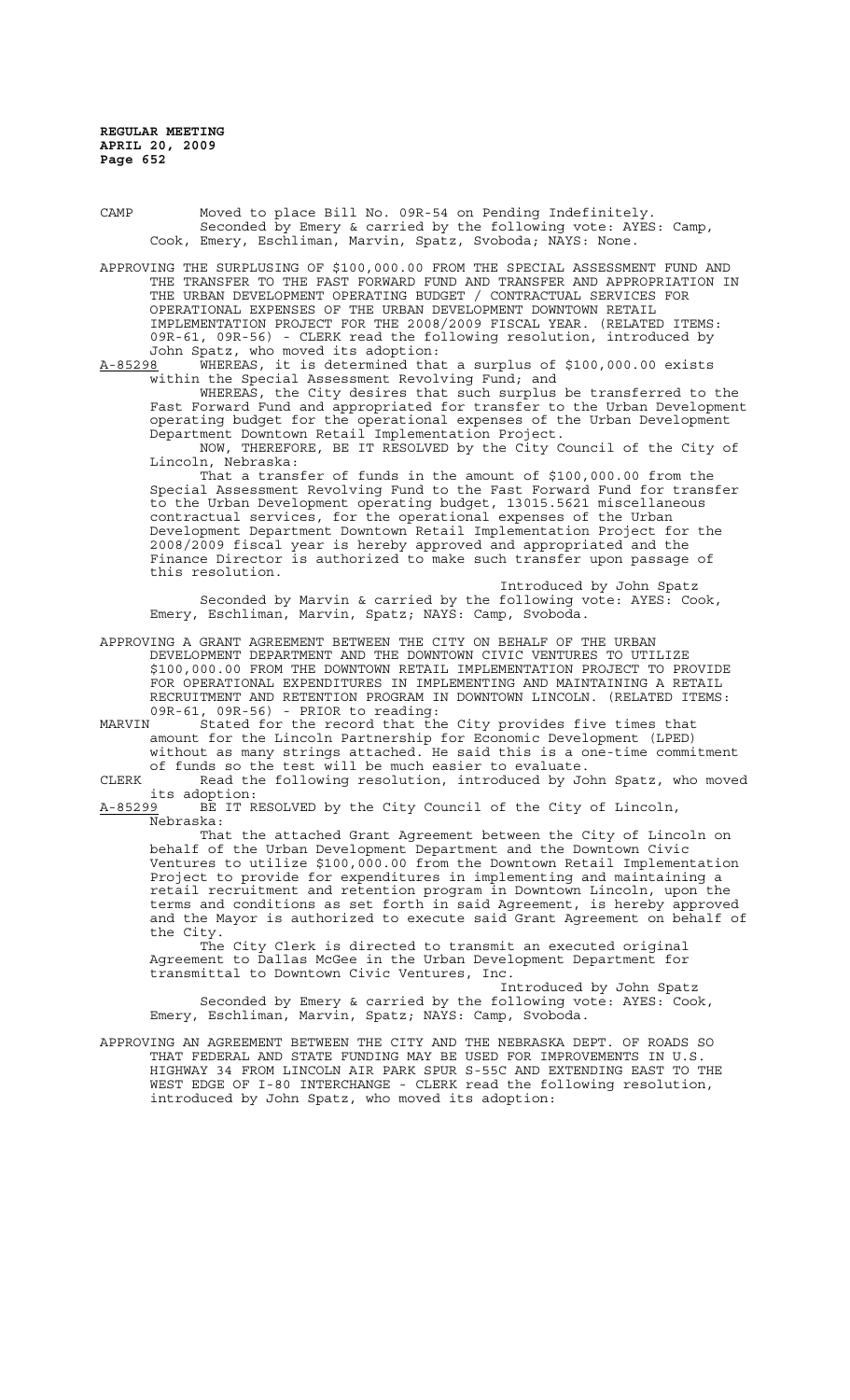A-85300 BE IT RESOLVED by the City Council of the City of Lincoln, Nebraska:

That the attached Agreement between the City of Lincoln and the State of Nebraska Department of Roads for Project No. STP-34-6(139), CN-13015, for funding improvements in U.S. Highway 34 from Lincoln Air Park Spur S-55C and extending east to the west edge of I-80 Interchange, in accordance with the terms and conditions contained in said Agreement, is hereby approved and the Mayor is authorized to execute the same on behalf of the City of Lincoln.

The City Clerk is directed to return the executed copies of the Agreement to the Public Works and Utilities Department, for transmittal and execution by the State Department of Roads.

Introduced by John Spatz Seconded by Emery & carried by the following vote: AYES: Camp, Cook, Emery, Eschliman, Marvin, Spatz, Svoboda; NAYS: None.

ACCEPTING AND APPROVING A CONTRACT BETWEEN THE CITY AND FRED EHRLICH TO PROVIDE ALFALFA BALES FOR THE CITY OF LINCOLN PARKS DEPARTMENT FOR FEED FOR THE ELK AND WHITE TAIL DEER - CLERK read the following resolution, introduced by John Spatz, who moved its adoption:

A-85301 MHEREAS, the City of Lincoln desires to issue an Annual Supply contract for Fred Ehrlich to provide alfalfa bales for the City of Lincoln Parks Department for feed for the elk and white tail deer; and WHEREAS, the City's Purchasing Agent issued a request for bids, four bids were received, and Fred Ehrlich was selected as the vendor who

could provide all the requested supplies at the lowest responsible bid; said bid is attached hereto as Attachment "A"; and WHEREAS, Fred Ehrlich is an employee of the City of Lincoln and he

and/or his family has a significant financial interest in the business of supplying alfalfa bales; and

WHEREAS, pursuant to Lincoln Municipal Code § 2.54.030 any officer or employee, as defined in § 2.54.020, shall make known such interest by filing a sworn disclosure statement with the City Clerk; a copy of said disclosure statement is attached thereto as Attachment "B"; and WHEREAS, Lincoln Municipal Code § 2.54.040 provides that no

contract entered into with the interested officer or employee, as defined in § 2.54.020, will be valid unless approved by resolution of the City Council.

NOW, THEREFORE, BE IT RESOLVED by the City Council of the City of Lincoln, Nebraska:

That the bid of Fred Ehrlich to provide alfalfa bales for the City of Lincoln Parks Department for feed for the elk and white tail deer which is attached hereto as Attachment "A" is hereby accepted and approved and the Purchasing Agent is authorized to purchase the same on behalf of the City.

The City Clerk is directed to return one fully executed copy of this resolution to the Purchasing Department.

Introduced by John Spatz Seconded by Emery & carried by the following vote: AYES: Camp, Cook, Emery, Eschliman, Marvin, Spatz, Svoboda; NAYS: None.

APPROVING THE MEMORANDUM OF AGREEMENT REGARDING FUNDING, RENOVATION, OPERATION OF HAZEL ABEL PARK BETWEEN THE CITY, LINCOLN PARKS FOUNDATION AND ABEL FOUNDATION FOR FUNDING A MAJOR RENOVATION AND ESTABLISHMENT OF AN ENDOWMENT FUND FOR HAZEL ABEL PARK LOCATED AT SOUTH 18TH AND E STREETS - PRIOR to reading:<br>MARVIN Moved to continue Pub

Moved to continue Public Hearing with Action on Bill No. 09R-60 in two weeks on May 4, 2009.

Seconded by Spatz & carried by the following vote: AYES: Camp, Cook, Emery, Eschliman, Marvin, Spatz, Svoboda; NAYS: None.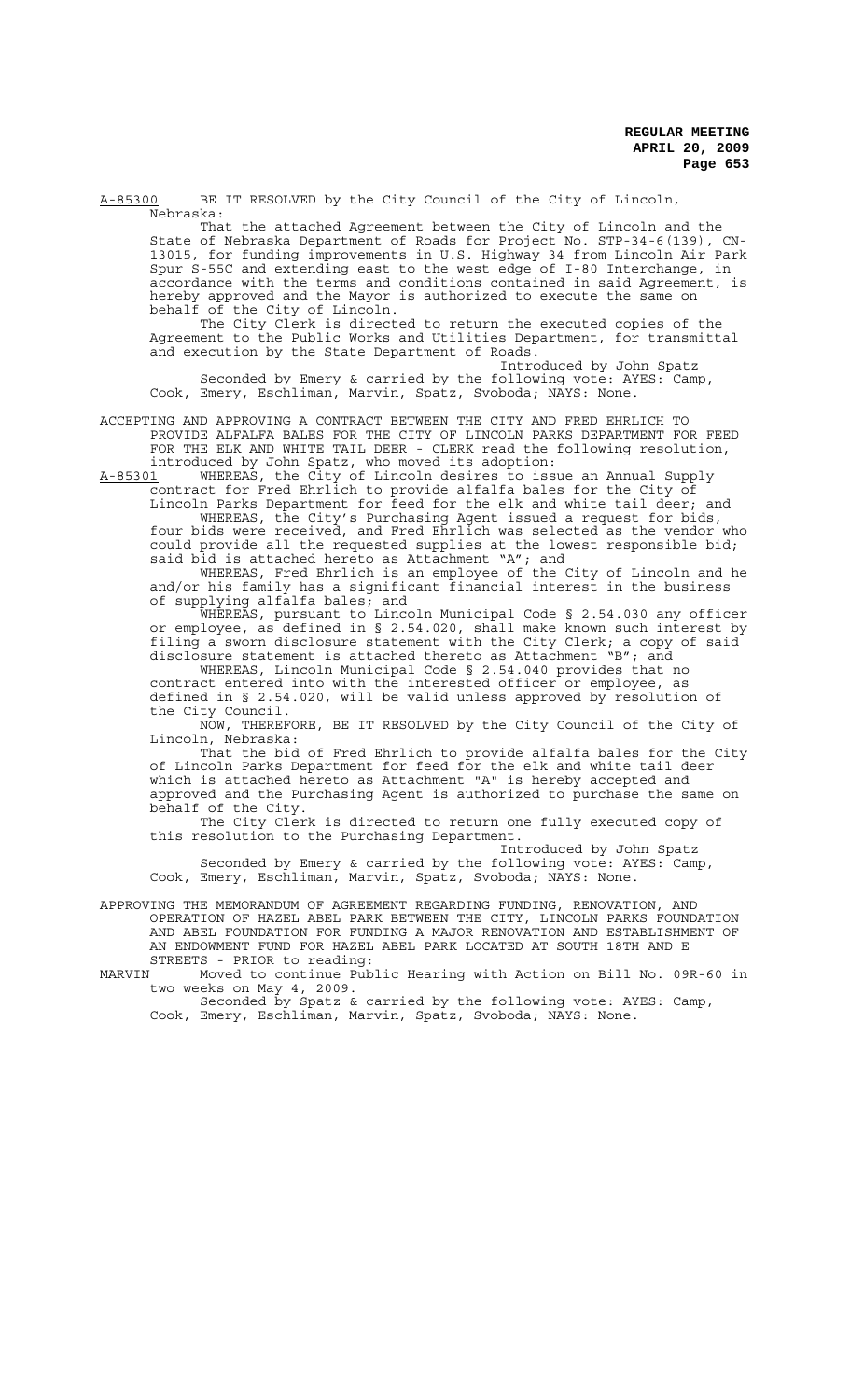## **ORDINANCE - 1ST READING & RELATED RESOLUTIONS (AS REQUIRED)**

- APPROVING AMENDMENT NO. 1 TO THE WOODLANDS AT YANKEE HILL CONDITIONAL ANNEXATION AND ZONING AGREEMENT BETWEEN THE CITY AND CARL R. & VICKI A. SCHMIDT, 3AP-SE LLC, MIDWEST NET LEASE INVESTORS-SE LLC, RC KRUEGER DEVELOPMENT CO., KRUEGER HOLDING CO., AND CALRUBY LLC, RELATING TO THE ANNEXATION OF APPROXIMATELY 25.69 ACRES OF PROPERTY GENERALLY LOCATED SOUTHEAST OF THE INTERSECTION OF SOUTH 70TH STREET AND YANKEE HILL ROAD. (RELATED ITEMS: 09R-64, 09-50, 09-51) (ACTION DATE: 5/4/09)
- ANNEXATION NO. 09001 AMENDING THE LINCOLN CORPORATE LIMITS MAP BY ANNEXING APPROXIMATELY 25.69 ACRES OF PROPERTY GENERALLY LOCATED SOUTHEAST OF THE INTERSECTION OF SOUTH 70TH STREET AND YANKEE HILL ROAD. (RELATED ITEMS: 09R-64, 09-50, 09-51) - CLERK read an ordinance, introduced by Ken Svoboda, annexing and including the below described land as part of the City of Lincoln, Nebraska and amending the Corporate Limits Map attached to and made a part of Ordinance No. 18208, to reflect the extension of the corporate limits boundary of the City of Lincoln, Nebraska established and shown thereon, the first time.
- CHANGE OF ZONE 05068A APPLICATION OF R.C. KRUEGER DEVELOPMENT FOR AN AMENDMENT TO THE WOODLANDS AT YANKEE HILL PUD AND A CHANGE OF ZONE FROM AG AGRICULTURAL DISTRICT TO R-3 RESIDENTIAL DISTRICT PUD AND FOR APPROVAL OF A DEVELOPMENT PLAN FOR MODIFICATIONS TO THE ZONING AND LAND SUBDIVISION ORDINANCES TO DEVELOP APPROXIMATELY 31 DWELLING UNITS AND A PRIVATE SCHOOL ON PROPERTY GENERALLY LOCATED AT SOUTH 70TH STREET AND YANKEE HILL ROAD. (RELATED ITEMS: 09R-64, 09-50, 09-51) - CLERK read an ordinance, introduced by Ken Svoboda, amending the Lincoln Zoning District Maps attached to and made a part of Title 27 of the Lincoln Municipal Code, as provided by Section 27.05.020 of the Lincoln Municipal Code, by changing the boundaries of the districts established and shown thereon, the first time.
- ANNEXATION NO. 08005 AMENDING THE LINCOLN CORPORATE LIMITS MAP BY ANNEXING APPROXIMATELY 26.3 ACRES OF PROPERTY GENERALLY LOCATED AT NORTH 90TH STREET AND O STREET. (RELATED ITEMS: 09-52, 09-53) - CLERK read an ordinance, introduced by Ken Svoboda, annexing and including the below described land as part of the City of Lincoln, Nebraska and amending the Corporate Limits Map attached to and made a part of Ordinance No. 18208, to reflect the extension of the corporate limits boundary of the City of Lincoln, Nebraska established and shown thereon, the first time.
- CHANGE OF ZONE NO. 09008 APPLICATION OF SOUTHEAST COMMUNITY COLLEGE FOR A CHANGE OF ZONE FROM P PUBLIC USE DISTRICT TO O-3 OFFICE PARK DISTRICT ON PROPERTY GENERALLY LOCATED AT NORTH 90TH STREET AND O STREET. (RELATED ITEMS: 09-52, 09-53) - CLERK read an ordinance, introduced by Ken Svoboda, amending the Lincoln Zoning District Maps adopted by reference and made a part of Title 27 of the Lincoln Municipal Code, pursuant to Section 27.05.020 of the Lincoln Municipal Code, by changing the boundaries of the districts established and shown thereon, the first time.
- CHANGE OF ZONE NO. 09004 AMENDING CHAPTER 27.61 OF THE LINCOLN MUNICIPAL CODE RELATING TO NONCONFORMING AND NONSTANDARD USES BY ADDING A NEW SECTION NUMBERED 27.61.100 TO ESTABLISH CONDITIONS FOR THE EXPANSION OF A NONSTANDARD SINGLE-FAMILY OR TWO FAMILY DWELLING INTO A REQUIRED YARD IN RESIDENTIAL DISTRICTS - CLERK read an ordinance, introduced by Ken Svoboda, amending Chapter 27.61 of the Lincoln Municipal Code relating to Nonconforming and Nonstandard Uses by adding a new section numbered 27.61.100 to establish conditions for the expansion of a nonstandard single family or two family dwelling into a required yard in residential districts, the first time.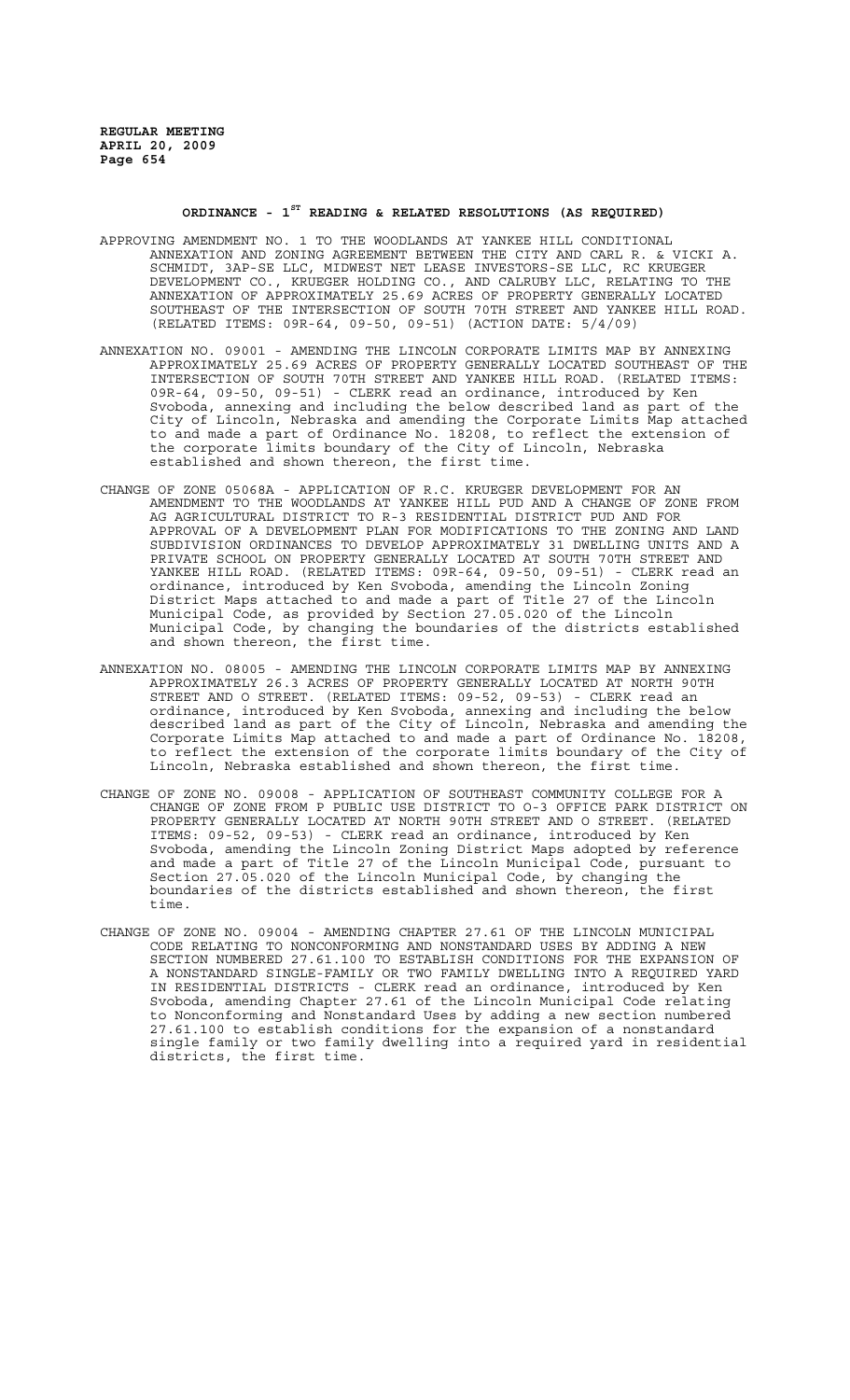- CHANGE OF ZONE NO. 09007 APPLICATION OF THE PLANNING DIRECTOR TO ELIMINATE THE BUILDING LINE DISTRICT IN RANDOLPH STREET FROM THE CENTERLINE OF SOUTH 46TH STREET TO THE WEST RIGHT-OF-WAY LINE OF SOUTH 47TH STREET - CLERK read an ordinance, introduced by Ken Svoboda, amending the Lincoln Building Line District Map to eliminate the building line district in Randolph Street from the centerline of South 46<sup>th</sup> Street to the west right-of-way line of South  $47^{\text{th}}$  Street, the first time.
- COMP. PLAN CONFORMITY 09003 REQUEST OF THE URBAN DEVELOPMENT DEPARTMENT TO DECLARE APPROXIMATELY 2 ACRES OF PROPERTY GENERALLY LOCATED AT THE NORTHWEST CORNER OF NORTH 27TH STREET AND CENTER STREET AS SURPLUS AND AUTHORIZING THE SALE THEREOF TO MATT TALBOT KITCHEN AND OUTREACH. (RELATED ITEMS: 09-56, 09-57, 09-58, 09-59) - CLERK read an ordinance, introduced by Ken Svoboda, declaring approximately two acres of Cityowned property generally located at the northwest corner of North 27<sup>th</sup> Street and Center Street as surplus and authorizing the sale thereof to the Matt Talbot Kitchen and Outreach, the first time.
- CHANGE OF ZONE 08074 APPLICATION OF THE PLANNING DIRECTOR FOR A CHANGE OF ZONE FROM I-1 INDUSTRIAL DISTRICT TO R-2 RESIDENTIAL DISTRICT, H-3 HIGHWAY COMMERCIAL DISTRICT AND P PUBLIC USE DISTRICT; FROM P PUBLIC USE DISTRICT TO H-3 HIGHWAY COMMERCIAL DISTRICT; AND FROM R-4 RESIDENTIAL DISTRICT TO P PUBLIC USE DISTRICT, ON PROPERTY GENERALLY LOCATED AT NORTH 27TH STREET AND FAIR STREET AND NORTH 27TH STREET AND CENTER STREET. (RELATED ITEMS: 09-56, 09-57, 09-58, 09-59) - CLERK read an ordinance, introduced by Ken Svoboda, amending the Lincoln Zoning District Maps adopted by reference and made a part of Title 27 of the Lincoln Municipal Code, pursuant to Section 27.05.020 of the Lincoln Municipal Code, by changing the boundaries of the districts established and shown thereon, the first time.
- CHANGE OF ZONE 09006 APPLICATION OF THE URBAN DEVELOPMENT DIRECTOR TO DESIGNATE THE FORMER NORTHEAST BRANCH "CARNEGIE" LIBRARY AS A LANDMARK, ON PROPERTY GENERALLY LOCATED AT NORTH 27TH STREET AND CENTER STREET. (RELATED ITEMS: 09-56, 09-57, 09-58, 09-59) - CLERK read an ordinance, introduced by Ken Svoboda, amending the City of Lincoln Zoning District Maps attached to and made a part of Title 27 of the Lincoln Municipal Code by designating certain property as a Landmark, the first time.
- VACATION 09003 APPLICATION OF THE URBAN DEVELOPMENT DIRECTOR TO VACATE THE REMAINING PORTION OF THE NORTH-SOUTH ALLEY BETWEEN NORTH 26TH STREET AND NORTH 27TH STREET, NORTH OF CENTER STREET, RETAINING TITLE THERETO IN THE CITY AND AUTHORIZING THE SALE TO MATT TALBOT KITCHEN AND OUTREACH. (RELATED ITEMS: 09-56, 09-57, 09-58, 09-59) - CLERK read an ordinance, introduced by Ken Svoboda, vacating the remaining portion of the northsouth alley  $\stackrel{\text{\scriptsize{\textsf{b}}}}{\text{\scriptsize{\textsf{b}}} }$  the Street and North  $27^{\text{\scriptsize{\textsf{th}}}}$  Street, north of Center Street, retaining title thereto in the City of Lincoln, and authorizing the sale thereof to Matt Talbot Kitchen and Outreach, the first time.

# **ORDINANCES - 3RD READING & RELATED RESOLUTIONS (as required)**

AMENDING CHAPTER 14.29 OF THE LINCOLN MUNICIPAL CODE RELATING TO USE OF STREETS FOR PRIVATE CONSTRUCTION PURPOSES BY AMENDING SECTIONS 14.29.020 AND 14.29.030 TO INCREASE STREET USE AND METERHOOD PERMIT COSTS FOR PRIVATE CONSTRUCTION PURPOSES; AND REPEALING SECTIONS 14.29.020 AND 14.29.030 OF THE LINCOLN MUNICIPAL CODE AS HITHERTO EXISTING - CLERK read an ordinance, introduced by Dan Marvin, amending Chapter 14.29 of the Lincoln Municipal Code relating to Use of Streets for Private Construction Purposes by amending Sections 14.29.020 and 14.29.030 to increase street use and meterhood permit costs for private construction purposes; and repealing Sections 14.29.020 and 14.29.030 of the Lincoln Municipal Code as hitherto existing, the third time.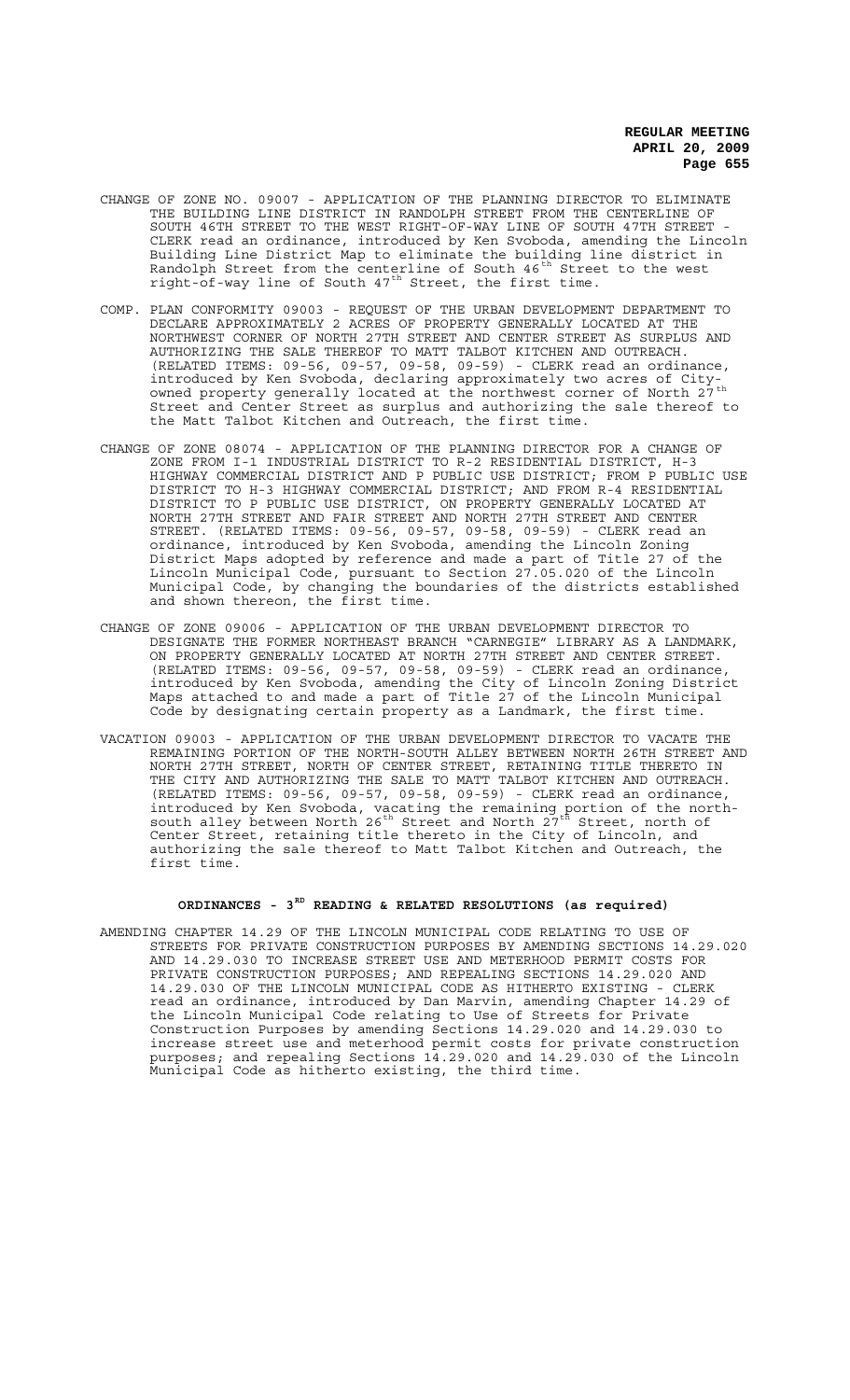MARVIN Moved to pass the ordinance as read. Seconded by Emery & carried by the following vote: AYES: Camp, Cook, Emery, Eschliman, Marvin, Spatz, Svoboda; NAYS: None. The ordinance, being numbered **#19232**, is recorded in Ordinance Book #26, Page

MISC. 09003 - AMENDING TITLE 26 OF THE LINCOLN MUNICIPAL CODE RELATING TO THE LAND SUBDIVISION ORDINANCE BY ADDING A NEW SECTION 26.07.013 TO ADD A DEFINITION FOR ACCESS ROAD; AMENDING SECTION 26.11.060 TO MODIFY THE PROCEDURES TO APPEAL FROM FINAL ACTION OF THE PLANNING DIRECTOR; AMENDING SECTION 26.23.140 TO MODIFY THE REQUIREMENT THAT EVERY LOT SHALL FRONT UPON AND HAVE ACCESS TO A PUBLIC STREET FOR LOTS WHICH FRONT UPON A MAJOR STREET; AMENDING SECTION 26.31.010 TO MODIFY THE REQUIREMENTS FOR GRANTING A WAIVER OF LAND SUBDIVISION REQUIREMENTS; AND REPEALING SECTIONS 26.11.060, 26.23.140, AND 26.31.010 OF THE LINCOLN MUNICIPAL CODE AS HITHERTO EXISTING - CLERK read an ordinance, introduced by Dan Marvin, amending Title 26 of the Lincoln Municipal Code relating to the Land Subdivision Ordinance by adding a new Section 26.07.013 to add a definition for access road; amending Section 26.11.060 to modify the procedures to appeal from final action of the Planning Director; amending Section 26.23.140 to modify the requirement that every lot shall front upon and have access to a public street for lots which front upon a major street; amending Section 26.31.010 to modify the requirements for granting a waiver of land subdivision requirements; and repealing Sections 26.11.060, 26.23.140, and 26.31.010 of the Lincoln Municipal Code as hitherto existing, the third time.<br>MARVIN Moved to pass the ordinance as read Moved to pass the ordinance as read.

Seconded by Emery & carried by the following vote: AYES: Camp, Cook, Emery, Eschliman, Marvin, Spatz, Svoboda; NAYS: None. The ordinance, being numbered **#19233**, is recorded in Ordinance Book #26, Page

AMENDING CHAPTER 14.32 OF THE LINCOLN MUNICIPAL CODE RELATING TO SPECIAL EVENTS BY AMENDING SECTION 14.32.020 TO REVISE THE DEFINITION OF SPECIAL EVENT TO PROVIDE THAT THE DEFINITION NOT BE LIMITED TO USES CURRENTLY SET FORTH IN THAT SECTION; AMENDING SECTION 14.32.070 TO EXPAND THE PUBLIC SPACE IN WHICH NO SPECIAL PERMIT SHALL BE ISSUED BEGINNING AT 12:30 A.M. THE DAY OF ANY UNIVERSITY OF NEBRASKA HOME FOOTBALL GAME AND CONTINUING THROUGH 6:30 A.M. THE FOLLOWING DAY; AND REPEALING SECTIONS 14.32.020 AND 14.32.070 OF THE LINCOLN MUNICIPAL CODE AS HITHERTO EXISTING - PRIOR to reading:

CAMP Moved Motion to Amend #1 to amend Bill No. 09-45 in the following manner:

1. On page 1, lines 3 through 7, after the semicolon on line 3, delete the existing language and insert in lieu thereof the following: and repealing Section 14.32.020 of the Lincoln Municipal Code as hitherto existing.

2. Delete Section 2 of Bill No. 09-45 in its entirety, from page 3, line 6 through page 5, line 20.

3. On page 5, lines 21 and 22, delete the existing language and insert in lieu thereof the following:

Section 2. That Section 14.32.020 of the Lincoln Municipal Code as hitherto existing be and the same is hereby repealed. 4. On page 6, line 1, renumber Section 4 as Section 3.

Seconded by Emery & carried by the following vote: AYES: Camp, Cook, Emery, Eschliman, Marvin, Spatz, Svoboda; NAYS: None.

CLERK Read an ordinance, introduced by Dan Marvin, amending Chapter 14.32 of the Lincoln Municipal Code relating to Special Events by amending Section 14.32.020 to revise the definition of special event to provide that the definition not be limited to uses currently set forth in that section; amending Section 14.32.070 to expand the public space in which no special permit shall be issued beginning at 12:30 a.m. the day of any University of Nebraska home football game and continuing through 6:30 a.m. the following day; and repealing Sections 14.32.020 and 14.32.070 of the Lincoln Municipal Code as hitherto existing, the third time.